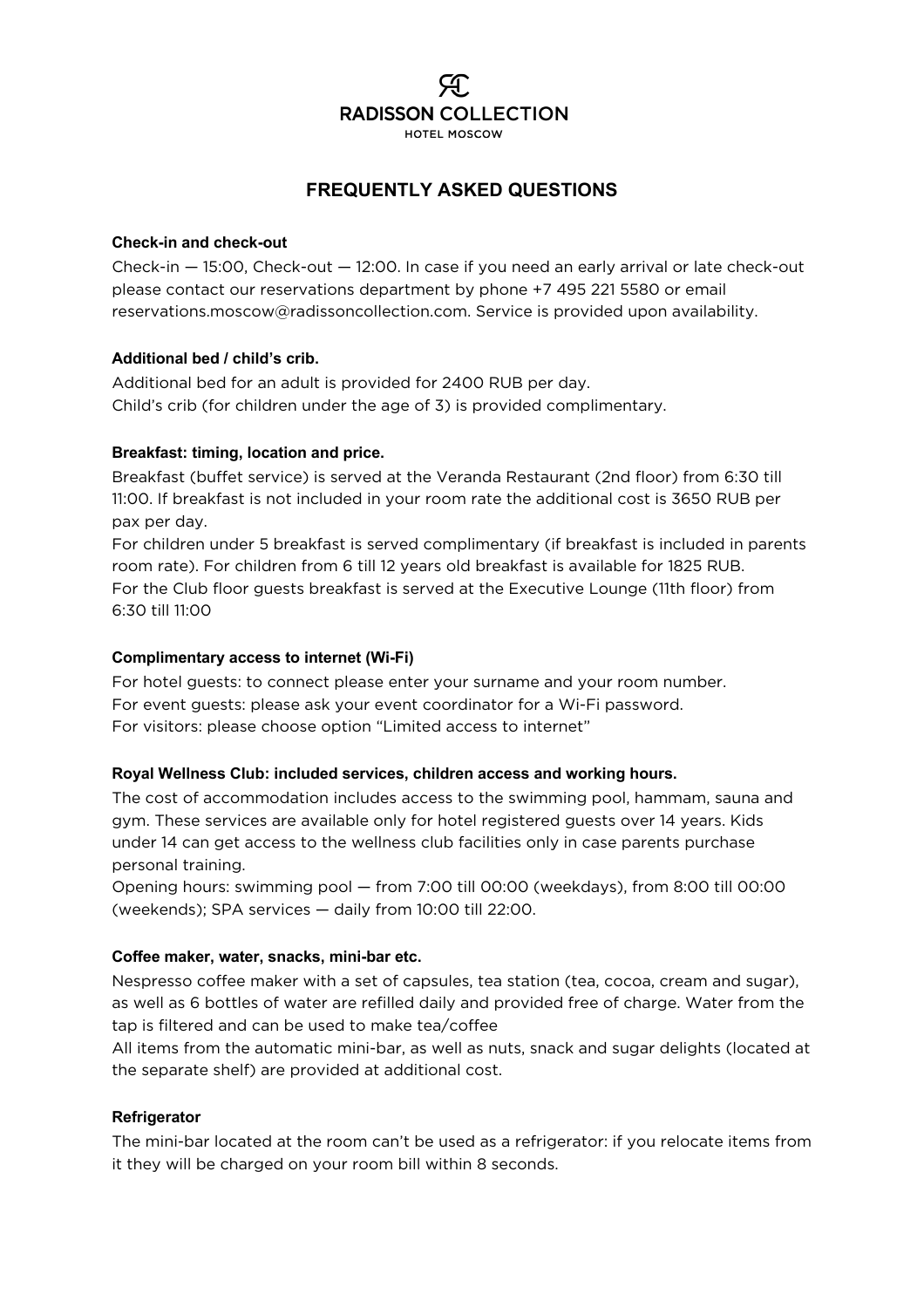## **RADISSON COLLECTION** HOTEL MOSCOW

Upon request we can provide you: cooler bag for medicine (Room Service team), minirefrigerator (Housekeeping team, upon availability) or refrigerator rent service (Front office team).

#### **Staying with Pets**

Unfortunately, staying with pets is not allowed.

#### **Smoking**

Smoking is strictly forbidden in all rooms and public areas. In case of breaking these rules a fine of 15 000 RUB will be issued for cleaning the room from tobacco smoke and smell. A separate smoking zone is organized outside the building of the hotel.

#### **Ground and underground parking**

Free ground parking is located in front of the hotel, parking lots are not guaranteed. Paid public ground parking: at the back of the building and at the riverbank, city rates may apply.

Paid underground parking: 2300 RUB per day or by hour; no reservation needed.

#### **Visa support**

Hotel provides free visa support service for hotel guests (visa voucher). In case of no-show or cancellation 3000 RUB fee is charged.

#### **Photo shooting at the hotel**

Hotel guests and event participants can take photos or videos with their own devices at the following public areas: 1st and 2nd floor — main hall, sidewalks and sculptures areas, main staircase and at the zone next to the Diorama. It is strictly forbidden to take photos or videos next to the reception desk, as well as take images of hotel guests and staff. If you are not staying at our hotel or taking part in an event, you are welcome to take pictures if you have been given permission by the administration and paid the fee of 5000 RUB at the business center reception desk on the 2nd floor.

#### **Connecting rooms (with connecting door)**

Connecting rooms are available at the following categories: Collection Superior + Collection Superior Collection Superior City View + Collection Superior City View Suite + Collection Superior City View Executive Suite + Executive Room Please check the availability with our reservations department

#### **Transfer**

Hotel provides 24/7 service for taxi and transfer reservations.